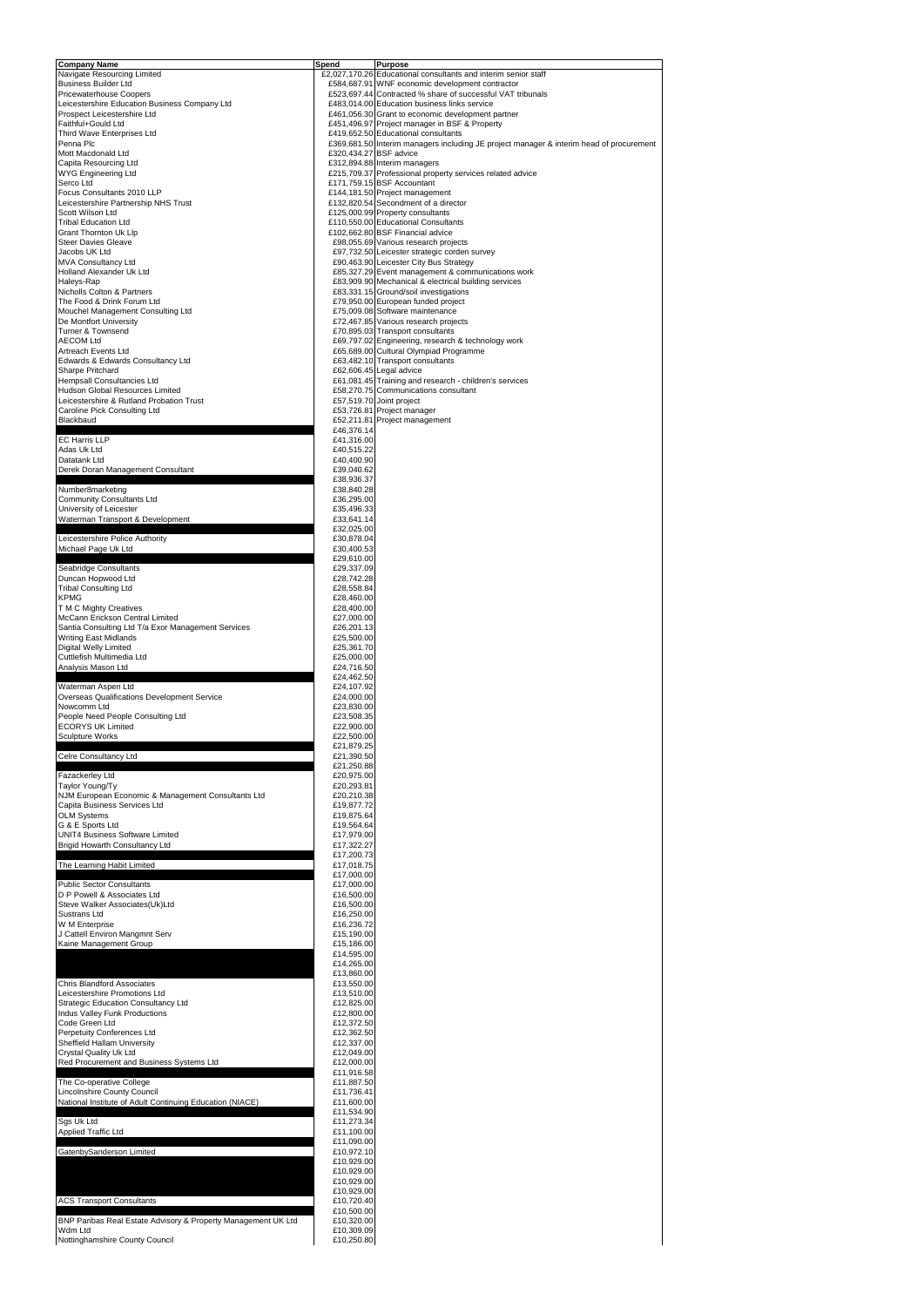| Adam Suddaby Ltd                                                               | £9,775.00<br>£9,750.00                                                                                                                                                                                                                                           |
|--------------------------------------------------------------------------------|------------------------------------------------------------------------------------------------------------------------------------------------------------------------------------------------------------------------------------------------------------------|
| Aedas                                                                          | £9,685.00                                                                                                                                                                                                                                                        |
| Hastings & Associates Ltd<br>Barbara Jones Design & Illustr                    | £9,600.00<br>£9,462.57                                                                                                                                                                                                                                           |
| <b>Expanding Futures Limited</b><br>J & J Caine Limited                        | £9,400.00<br>£9,400.00                                                                                                                                                                                                                                           |
| Robert Briscoe Associates Limited<br><b>Graham Conway Education Consultant</b> | £9,385.50<br>£9,300.00                                                                                                                                                                                                                                           |
| H Starkey Education Consultant                                                 | £9,230.00<br>£9,139.17                                                                                                                                                                                                                                           |
| Fleurets                                                                       | £9,049.00                                                                                                                                                                                                                                                        |
| East Midland Development Agenc<br><b>RSM Tenon Ltd</b>                         | £9,000.00<br>£9,000.00                                                                                                                                                                                                                                           |
| LRQA Ltd<br>School Development Support Agency (SDSA)                           | £8,935.00<br>£8,800.00                                                                                                                                                                                                                                           |
| De Montfort Expertise Ltd<br><b>ELT Soluitions Ltd</b>                         | £8,700.00<br>£8,690.00                                                                                                                                                                                                                                           |
| Savills (L&P) Ltd<br>Danaher & Walsh (C.E.) Ltd                                | £8,400.00<br>£8,338.50                                                                                                                                                                                                                                           |
|                                                                                | £8,100.00                                                                                                                                                                                                                                                        |
| OQDS<br>Victoria and Albert Museum                                             | £8,000.00<br>£8,000.00                                                                                                                                                                                                                                           |
|                                                                                | £7,980.00<br>£7,693.50                                                                                                                                                                                                                                           |
| <b>Helen Sanderson Associates</b><br>Dar Design Limited                        | £7,565.80<br>£7,500.00                                                                                                                                                                                                                                           |
| <b>Elysian Associates</b>                                                      | £7,500.00<br>£7,500.00                                                                                                                                                                                                                                           |
| <b>Wing Production House</b>                                                   | £7,332.00                                                                                                                                                                                                                                                        |
| Logistique                                                                     | £7,152.69<br>£7,143.85                                                                                                                                                                                                                                           |
| E Bowman & Sons Ltd<br>RPS Group Plc                                           | £6,972.00<br>£6,895.19                                                                                                                                                                                                                                           |
| <b>Embc Procurement Limited</b>                                                | £6,785.53<br>£6,731.42                                                                                                                                                                                                                                           |
| The TCM Group                                                                  | £6,695.00                                                                                                                                                                                                                                                        |
|                                                                                | £6,620.00<br>£6,607.50                                                                                                                                                                                                                                           |
| Socitm Consulting Ltd<br>Rostia Consulting                                     | £6,575.00<br>£6,420.00                                                                                                                                                                                                                                           |
|                                                                                | £6,375.00<br>£6,250.00                                                                                                                                                                                                                                           |
|                                                                                | £6,000.00<br>£5,850.00                                                                                                                                                                                                                                           |
| Solid Soft                                                                     | £5,767.60                                                                                                                                                                                                                                                        |
| <b>JMP Consultants Ltd</b><br>Deloitte LLP                                     | £5,758.03<br>£5,648.58                                                                                                                                                                                                                                           |
| <b>Public Mangement Solultions Ltd</b>                                         | £5,600.00<br>£5,536.50                                                                                                                                                                                                                                           |
| Creativespace Michelle Bowen Consultancy                                       | £5,438.18<br>£5,400.00                                                                                                                                                                                                                                           |
|                                                                                | £5,382.37<br>£5,168.97                                                                                                                                                                                                                                           |
| Annabel Jackson Associates Ltd                                                 | £5,000.00                                                                                                                                                                                                                                                        |
|                                                                                | £5,000.00<br>£5,000.00                                                                                                                                                                                                                                           |
| The Laura Centre                                                               | £5,000.00<br>£4,950.00                                                                                                                                                                                                                                           |
| Visionware Limited                                                             | £4,800.00<br>£4,750.00                                                                                                                                                                                                                                           |
| <b>Meadows CP Primary School</b>                                               | £4,541.45<br>£4,501.50                                                                                                                                                                                                                                           |
| Opus International Ltd                                                         | £4,500.00                                                                                                                                                                                                                                                        |
| Mobilis Consultancy (Leicester) Limited                                        | £4,470.00<br>£4,435.00                                                                                                                                                                                                                                           |
| Jobboard Enterprises Ltd<br>Customer Rsrch Technology Ltd                      | £4,390.00<br>£4,250.00                                                                                                                                                                                                                                           |
| Cultivate<br>Larache                                                           | £4,000.00<br>£4,000.00                                                                                                                                                                                                                                           |
| RLO Consultancy Ltd                                                            | £4,000.00<br>£3,965.00                                                                                                                                                                                                                                           |
| Psychology Tree Consulting Ltd                                                 | £3,887.00<br>£3,850.00                                                                                                                                                                                                                                           |
| John Martin and Associates                                                     | £3,639.00                                                                                                                                                                                                                                                        |
| <b>London Councils</b>                                                         | £3,600.00<br>£3,600.00                                                                                                                                                                                                                                           |
| Soft Touch Arts Ltd<br>The openings Consultancy                                | £3,400.00<br>£3,300.00                                                                                                                                                                                                                                           |
| McGlade Consulting Ltd (Closed)                                                | £3,255.40<br>£3,250.00                                                                                                                                                                                                                                           |
| Deazle Recruitment Consultancy                                                 | £3,225.00                                                                                                                                                                                                                                                        |
| Liz Magraw Training & Consultancy                                              | £3,223.80<br>£3,200.00                                                                                                                                                                                                                                           |
| <b>Christian Education</b><br>Kenyon Communications                            | £3,190.00<br>£3,086.99                                                                                                                                                                                                                                           |
| <b>Birmingham City Council</b>                                                 | £3,049.97<br>£3,006.80                                                                                                                                                                                                                                           |
| Coda Music Agency Llp<br><b>GVA Grimley Ltd</b>                                | £3,000.00<br>£3,000.00                                                                                                                                                                                                                                           |
| University Hospitals of Leicester NHS Trust<br>Wharncliffe Publishing Ltd      | £3,000.00<br>£3,000.00                                                                                                                                                                                                                                           |
| Socitm Limited                                                                 | £2,960.00                                                                                                                                                                                                                                                        |
| Summers Inman<br>Strategic Applications Ltd.                                   | £2,900.00<br>£2,890.00                                                                                                                                                                                                                                           |
| Helen Taverner Project & Event Management<br>Advocacy in Action                | £2,880.00<br>£2,852.00                                                                                                                                                                                                                                           |
|                                                                                | £2,835.00<br>£2,800.00                                                                                                                                                                                                                                           |
|                                                                                |                                                                                                                                                                                                                                                                  |
| Barry Crux and Company                                                         |                                                                                                                                                                                                                                                                  |
| Future Cycles Leicester Ltd                                                    |                                                                                                                                                                                                                                                                  |
| <b>PVA Management</b><br>Lambert Smith Hampton                                 |                                                                                                                                                                                                                                                                  |
| Marsh Ltd                                                                      |                                                                                                                                                                                                                                                                  |
| McPherson Education Ltd                                                        |                                                                                                                                                                                                                                                                  |
| PKF (UK) LLP                                                                   |                                                                                                                                                                                                                                                                  |
| Minerva Forensics Ltd<br>Whitley Abbey Business & Enterprise College           |                                                                                                                                                                                                                                                                  |
| <b>PMP</b>                                                                     |                                                                                                                                                                                                                                                                  |
| LCC Babington Community Technical College<br>Glasspage Creative Communication  |                                                                                                                                                                                                                                                                  |
|                                                                                |                                                                                                                                                                                                                                                                  |
| Symnatec Renewal Centre                                                        | £2,738.00<br>£2,700.00<br>£2,600.00<br>£2,550.00<br>£2,500.00<br>£2,500.00<br>£2,500.00<br>£2,425.00<br>£2,419.70<br>£2,250.00<br>£2,100.00<br>£2,100.00<br>£2,091.00<br>£2,080.00<br>£2,053.10<br>£2,000.00<br>£2,000.00<br>£2,000.00<br>£2,000.00<br>£1,817.00 |